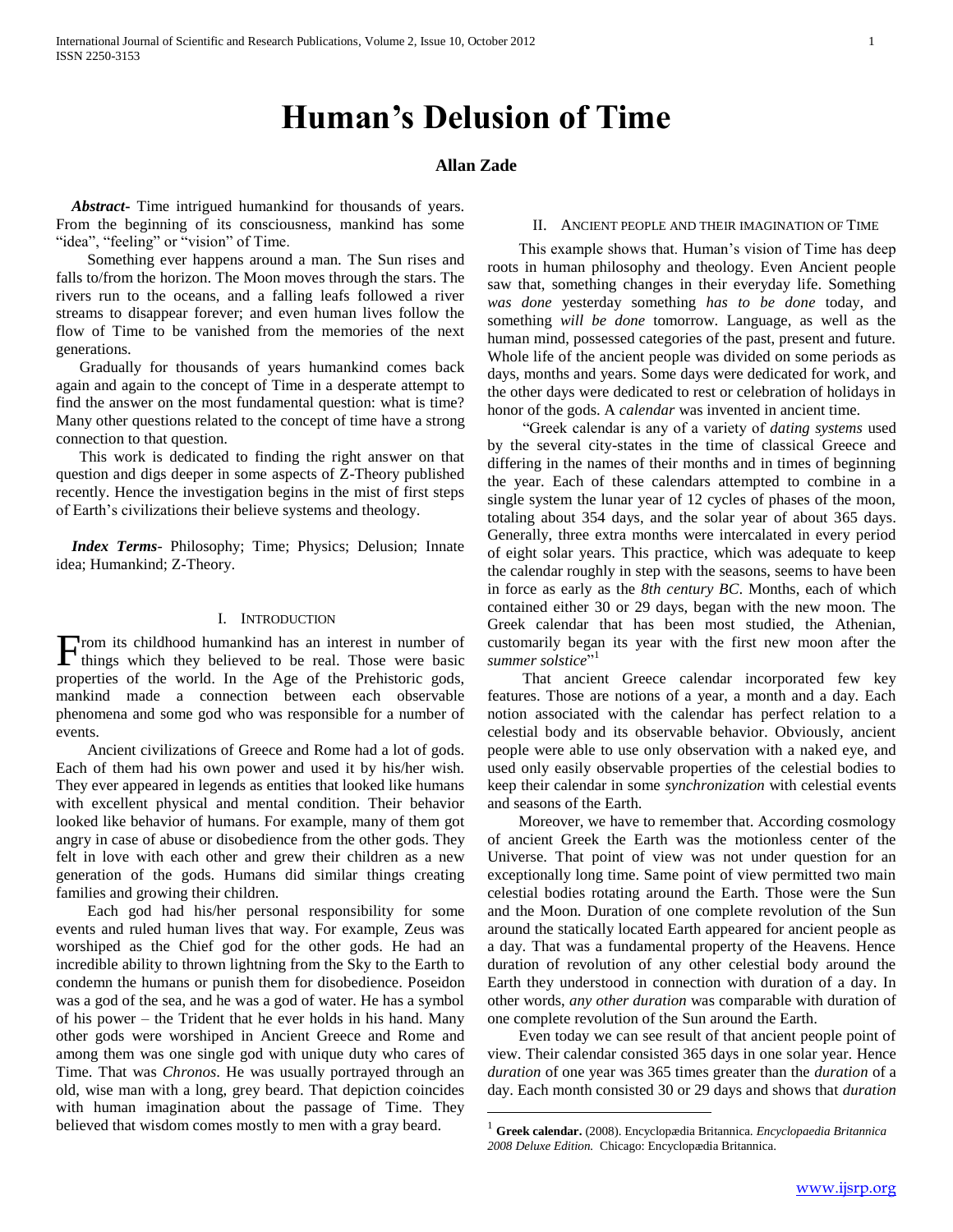of a month was 29 or 30 times greater than the *duration* of a day. Consequently *each period* of calendar's circle can be shown as the number of days as soon as the sum of *duration* of those days becomes equal for the *duration* of any given circle of a celestial event.

 That method had one serious problem. Visible periods of celestial bodies revolutions around the Earth are not exactly match *summarizing duration* of days. Hence, whole method has imbedded *precision problem.* That problem requires additional activity from humans to adjust the calendar (from time to time) and put into consideration additional periods with more or less *additional durations* to keep that calendar usable and suitable for the seasons.

 Invention of calendar followed one more practical reason. That was idea of unification of relation between days. Notion of a day has not any controversy, but a relationship between days has such controversy in notions as "yesterday" and "tomorrow". Unlike the notion of "today", notions of "yesterday" and ―tomorrow‖ have relative meaning because they point ever to the relationship between days. Hence present day is ever referred to as "today", but following question arises as soon as we describe a notion of "today". What is tomorrow? It ever seems as hallucination because "tomorrow" becomes "today" each day. They should ask, "Are we living in a yesterday's tomorrow or we living in tomorrow's yesterday???!!!"

 Calendar has an answer on such questions and many other questions become answerable by means of calendar application. We can make easily imagination of the following situation in Ancient Greece. A young athlete from Athens goes to his teacher and asks him easy question "What day is today?" The old-aged man with a long beard made his response to the younger one. "Today is the fifth day of the Ianuários<sup>2</sup>". The young athlete was satisfied with that answer because he knows that today is the fifth day of the Ianuários. Hence yesterday *was* the fourth day of the Ianuários and tomorrow *will be* sixth day of the Ianuários.

 Using that way each day with an appropriate number in calendar possessed *unique* relation to *any other day.* In that case, only number of current day becomes significant because knowledge of that number and name of the current month gave the possibility for people to make any calculation in number of days for or after any other *date*. Calculation of current day number, as well as examination of location of the celestial bodies responsible for calendar, became the responsibility of the calendar keepers. Usually, in ancient societies, only high priests were able to make calculations of days for calendar. They were also responsible for the declaration of right day for any celebration of each god and days for launch of significant activity of the community (harvesting for example).

 Hence, any activity of humans to maintain calendar needs artificial process of calculation. Easy observable events of the nearest celestial bodies (the Sun and the Moon) provide information for such calculations. They used the easiest method of calculation to maintain calendar - *summarizing of natural numbers*. As a result, a calendar never used any fractional number (*even today*).

 From the one hand, that happened because mathematics of ancient time was unable to make any deal with *fractional* 

 That strategy was successful, because numbers gave way to make a mark on each day, and subsequently separated references from any given day to any other day. Thus, notion of date was invented as unique description of any given day in terms related to the nearest celestial event and subsequent calculation of additional duration. That duration appears as summarizing duration of the most noticeable circle of visible revolution of the Sun around the Earth. I mention here *Ancient point of view* on celestial mechanics. According to that point of view the Sun makes revolution around the Earth.

 As any other physical process that process of revolution has some duration. Summarizing of that duration gives the possibility to compare calculation result (*that was duration itself of course*) with duration of any other event in the Heavens. Each key event that had a place in the Heavens stops circle of old calculation and starts new circle of calculation immediately. For example, event of New Moon appearance triggered new *circle of day calculation* that belong to a *new month (new moon circle)*. That system of observations and calculations gave way to use a notion of date as an unique combination of numbers that linked to each day. Hence mankind possessed a system to describe countless number of upcoming days in a comparatively easy and convenient way.

 Each day in a year possessed its unique *identification* as a combination of a day number in a month and name of a month. Everything went well until the end of a year. A celestial event that triggers new circle of *day calculation* (usually summer solstice) puts the definition of a new year under question. In case of the moon, its phase changes continuously for each moth and clearly visible for any observer. New Moon naturally separates behavior of that celestial body from wane to wax, but such a thing does not happen with a year. As soon as it was discovered, following question have raised immediately. What does happen with a year after the summer solstice? Does it wane as the Moon or wax again or simply disappear? Does a *New Year* carry any *unique property* that distinguish it from the *Old Year*? What is that property? Obviously celestial observation in Ancient times was unable to answer such fundamental question.

 However, they have found *odd solution* for all those matters that was able to answer all questions about upcoming celestial years. They simply spread calculation for years themselves. In that case, years become calculable. As well as each day has its unique number in the calculation of a month, each year possess its unique number and become calculable (*distinguishable)* from any other year. Such separation could not be reached by *physical observation* and was replaced by *logical extension* of known calculation method.

*numbers*. From the other hand, human society was unable to understand *fractional* relation between durations of celestial processes. For example, statement about duration of the year in fractional number of days looked strange to any ancient society (*as well as to a modern society*). That way led to fractional days and stood in contradiction with whole mathematics of natural numbers. Hence a calendar was created as a calculation system that was based on natural numbers and used celestial events as a start points for any calculation circle. Those calculations included *duration* of three basic circles as day, month and year. Obviously intimate connection between calendar and mathematics gave way for calendar creation *only after the invention of mathematics*.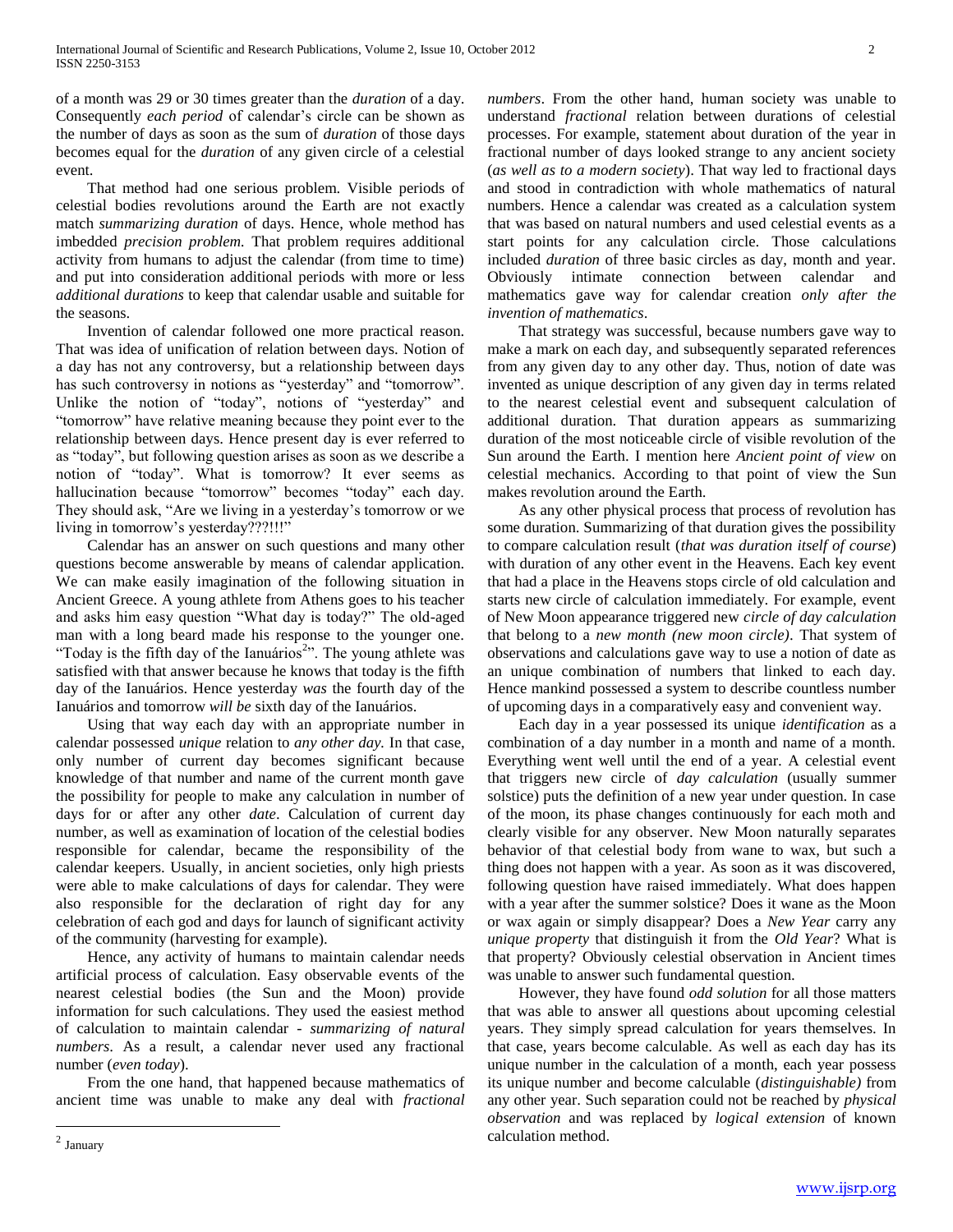Hence notion of date was established as the unique combination of numbers. Number of days shows the *duration* between appearance of new moon and beginning of any given day. Name (number) of the month shows the *duration* in moon circles that have passed between the last summer solstice and the last appearance of New Moon, but number or year ever shows *only abstract number* that they used to distinguish one year from another one. It can be explained easily. There is not *any possible way* (even for today)*,* to conduct *any physical experiment* that shows *the number of current year*!

 There was not also (*and is not yet*) any noticeable celestial event (phenomenon) that can be used as point of origin for calculation of years. That incomparability between calculation of days and years caused a serious problem for anybody who ever try to create a calendar. Subsequently one more *odd solution* was developed for such matter. As soon as ancient people had strong imagination of the gods, those gods become responsible for zero point of years calculation. Hence *zero point* for beginning of years was associated with one old well known event described in legends or myths. Thus in Greek tradition god *Chronos* became responsible for a number of years between the current year and beginning of years as well as for continuous changes of days, months and years.

 Different events in different countries were used as marks of *first years*. As a result, each calendar system has its own number of years between the current year and first one. For example, ―Roman republican calendar was a dating system that evolved in Rome prior to the Christian era. *According to legend*, Romulus, the founder of Rome, instituted the calendar in about  $738$  BC $^{\prime\prime}$ <sup>3</sup> Hence current year according to the calendar has the number of 2750 (2012+738).

 That way helped ancient people to use calendar with a deep connection between their live, myths and legends. From their point of view, there was something divine in passing days, months and years. There was nothing that can be hold instantly between days and months. Each season had magical power to rise vegetable or to blow winter winds. Each year has something beyond understanding of their mind *something* rules seasons and organizes each year the same way. Summer never appeared *before* spring and winter appeared only *after* autumn. That circle was so strong that people believe in divine power that kept that circle of years as well as a large circle of their lives. Events in a live of a man had same order beginning from the day of his/her born. Childhood was ever before adult years, and after that was senility, and once again senility and mature wisdom were never before childhood.

 Obviously, young persons of ancient people asked the following question for their preceptors. What is responsible for inevitable circle of years and has enough power to rule the lives of people from their childhood to senility? The ancient sages have found an answer on that question that was comparable with an ancient point of view. According to their philosophy and believe system, that was divine power of the *Chronos*. That god rules everything and gives perfect place for each event in world order. That order exists eternally as well as power of any god.

 $\overline{a}$ 

Hence *Chronos<sup>4</sup>* is responsible for each change in the world. It is divine power of that god to support each circle of changes and repeat them again and again in the endless circle of renovation.

 One of those circles was the most noticeable *day circle* of change. That circle changed day and night. Same circle had divine connection to a year circle by relative duration of day and night during a year, but full duration of day and night was ever equal to the same value. Obviously that aspect of divine power intrigued ancient people. How it is possible to Chronos to keep that relationship between duration of day and night at each day of the year? That aspect seemed as the best indication of Chronos' divine power.

 In ancient times, after many centuries from the beginning of astronomical observations, people had necessity to use something with minor duration than the duration of minimal observable period of celestial events - lesser than the duration of *a solar day*. Presumably it was the reason for developing a better condition for trade and human activity during a day. Calendar had enough power to organize human activity during a year, but it was useless to make a deal with any event that has duration *lesser than a day*.

 That task had a serious problem. Ancient people have not any *suitable celestial event* to create connection between duration of that event and duration of a day. The only one possible way to reach a solution of the problem was that. They try to use some circle of well known *recurrent* celestial event and divides its duration to number of *stages*. The easiest way to achieve that goal was a creation of correlation between duration of solar day and duration of a new *artificial recurrent circle* of events. It was necessary because that event *must* happen again and again during a day and *must* be observable as a recurrent process. However, as soon as that event occurs again and again during a day, it must be *calculable.* Only some *set* of events happened from sunrise to *present stage of a day* gives information about current stage of duration of a given solar day.

 Finally, their used duration of solar day and divided it to number of stages. Hence each stage possessed its number to be *distinguishable* from the other stages (they were numbered), and a link was established between duration of celestial day and duration of new *artificially made process*. That link involved relation between location of the Sun and location of shadow of an object. Almost every object can be used to indicate location of the Sun during whole celestial day because of unique connection between location of the Sun in the sky and casting a shadow of any object. Thus, motion of one celestial object in the sky became traceable by humans everywhere they like. Moreover, any devices that use that way stay *ever synchronized* to each other and have same readings ever *without any additional efforts* from the humans. Device that uses that principle of operation was called *sundial*.

 ―… early device was the *hemispherical sundial*, or *hemicycle*, attributed to the *Greek astronomer Aristarchus of Samos* about 280 BC. Made of stone or wood, the instrument consisted of a cubical block into which a hemispherical opening was cut; to this block a pointer or style was fixed with one end at the centre of the hemispherical space. The path traveled by the tip of the pointer's shadow during the day was, approximately, a

<sup>3</sup> **Roman republican calendar.** (2008). Encyclopædia Britannica.

*Encyclopaedia Britannica 2008 Deluxe Edition.* Chicago: Encyclopædia Britannica.

<sup>4</sup> chrono- form relating to time. Origin: from Greek khronos 'time'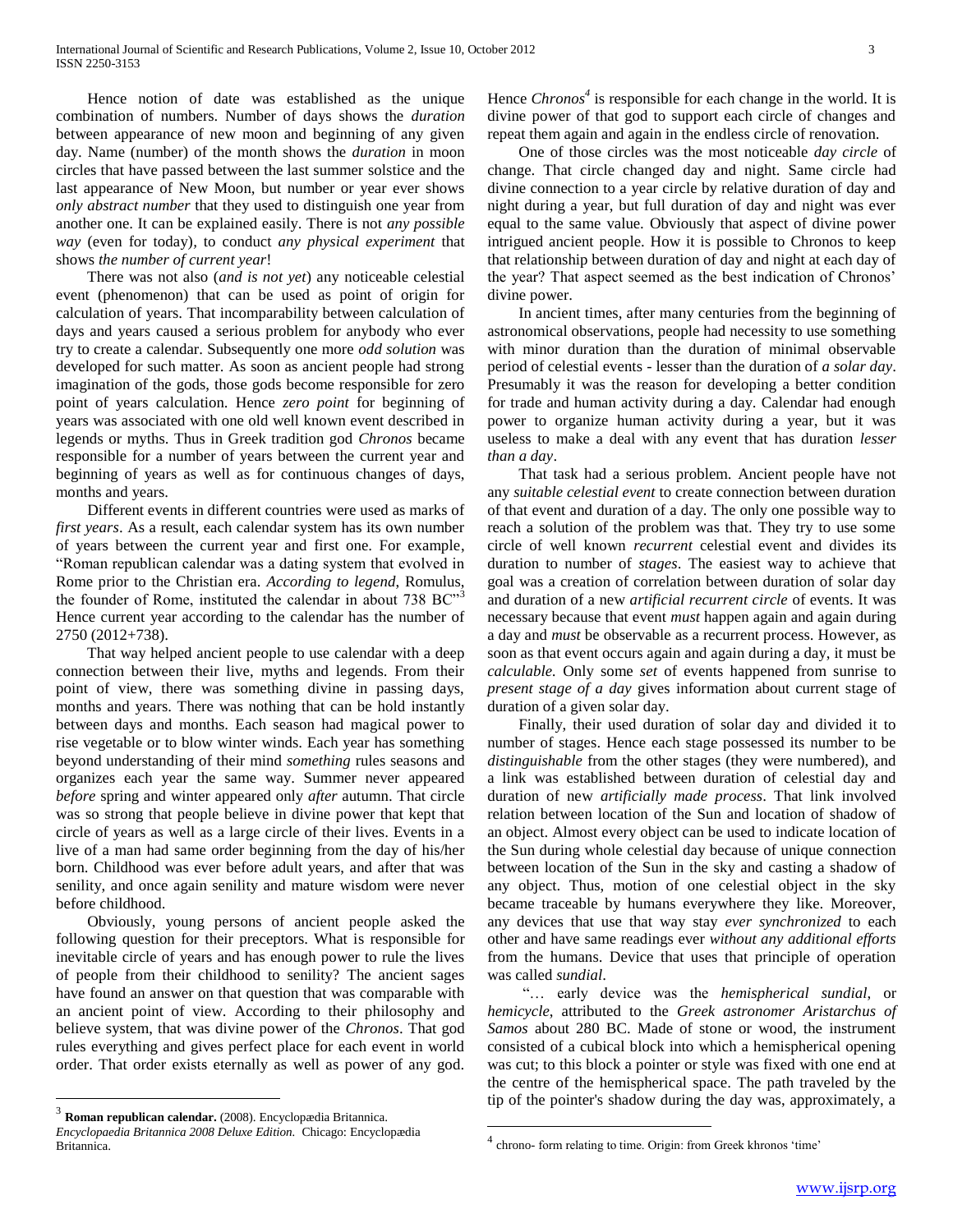circular arc. The length and position of the arc varied according to the seasons, so an appropriate number of arcs was inscribed on the internal surface of the hemisphere. Each arc was divided into 12 *equal divisions*, and each day, reckoned from *sunrise to sunset*, therefore had 12 equal intervals, or "hours." Because the length of the day varied according to the season, these hours likewise varied in length from season to season and even from day to day and were consequently known as *seasonal hours*. Aristarchus's sundial was widely used for *many centuries* and, according to the Arab astronomer al-Battānī (c. AD 858–929), was still in use in Muslim countries during the  $10<sup>th</sup>$  century. The Babylonian astronomer Berosus (fl. c. 290 BC) invented a variant of this sundial by cutting away the part of the spherical surface south of the circular arc traced by the shadow tip on the longest day of the year."<sup>5</sup>

 Hence, from ancient Greeks' point of view Chronos by himself gives them right indication of *sundial* each day and was responsible to manage changes of sundial readings according to the current moment of a day. Looking back to an example with dialogue between an athlete and his master we can image next step in their conversation.

 The wise bearded old-aged man a preceptor of the young athlete asked a question to him. "Aeolos<sup>6</sup>, what does Chronos *tell us* now?‖ Aeolos understood his preceptor and ran down the street from the gymnasium to the downtown where a large seasonal sundial was installed for general use. As soon as Aeolos reached the sundial he looked at its indication. The pointer cast shadow just to the seventh line drawn on the internal surface of the hemisphere according to the curve of current day. The athlete ran back to the gymnasium and told to his preceptor, "Master, there are seven hours left from the beginning of the day!" The old-aged man nodded. He understood that the young athletes have two extra hours to complete their exercises for today. As soon as Chronos tells the hour number nine all exercises in the gymnasium must be finished, and all athletes go to their homes until tomorrow. They have three extra hours to the time of sunset to complete their tasks at home until the Sun hides itself behind the horizon.

 That way made no problem for ancient people in their understanding of Chronos. It was a god among many other gods worshiped in ancient Greece and Rome. Hence readings of a sundial had divine aspect for all ancient people and showed a direct link to the god who was responsible for every change in the world. In other words, question about the origin of Chronos made no sense for ancient mind because the question about the origin of a god was unrelated to the point of view that dominated in the ancient world.

## III. MATTER OF WORDS

 New people with a new mind have appeared in Europe after few centuries. They look toward ancient world as a source of some ideas that were useful even after many years of staying in limbo. Many words with Greece origin were again in use as well as ideas that they represent. Here, European civilization met one

 $\overline{a}$ 

powerful *mind-shift* that subsequently produced enormous impact on humankind in all following generations. It was a matter of words.

 As soon as Greek words become in use again in new alphabets they make a connection with meaning of the other words. Many of them were translated and mistranslated according to different circumstances and purpose or usage of a given word. Word Chronos suffered the same fate of some misunderstanding and misusing. According contemporary sources we have the following information related to that word and number of the other words that are extremely close in the inscription to the first one.

Preposition chrono- has the following definition "chrono-['krɒnəʊ] form relating to *time* chronometry. Origin: from Greek *khronos* 'time'"<sup>7</sup>.

 ―*Anachronism* is (from Greek *ana,* ―back,‖ and *chronos,* "time"), neglect or falsification, intentional or not, of chronological relation. It is most frequently found in works of imagination that rest on a historical basis, in which appear details borrowed from a later age; *e.g.,* a clock in William Shakespeare's *Julius Caesar,* an attendant to the Pharaoh shod in tennis shoes in Cecil B. deMille's *The Ten Commandments*. Anachronisms originate in disregard of the different modes of life and thought that characterize different periods or in ignorance of the facts of history."<sup>8</sup>

 That way creates two different type of link to the same word with the same meaning. First link mentioned word *khronos* with "k" letter as its first character. Second link mentioned word *chronos* with "c" letter as its first character. One might ask "What is a matter with those inscriptions?" Everything should be well, but there is one serious problem. There were two totally different gods that can be easily mistaken by their names especially in *pronunciation*. Those are gods with names *chronos* and *kronos*!

 ―Cronus *also spelled Cronos, or Kronos* was, in ancient Greek religion, male deity who was worshiped by the pre-Hellenic population of Greece but probably was not widely worshiped by the Greeks themselves; he was later identified with the Roman god *Saturn*. Cronus' functions were connected with *agriculture*; in Attica his festival, the *Kronia*, *celebrated the harvest and resembled the Saturnalia*. In art he was depicted as an old man holding an implement, probably originally a sickle but interpreted as a *harpē,* or curved sword.

"In Greek mythology Cronus was the son of Uranus (Heaven) and Gaea (Earth), being the youngest of the 12 Titans. On the advice of his mother he castrated his father with a *harpē,* thus separating Heaven from Earth. He now became the king of the Titans, and took for his consort his sister Rhea; she bore by him Hestia, Demeter, Hera, Hades, and Poseidon, all of whom he swallowed because his own parents had warned that he would be overthrown by his own child. When Zeus was born, however, Rhea hid him in Crete and tricked Cronus into swallowing a stone instead. Zeus grew up, forced Cronus to disgorge his brothers and sisters, waged war on Cronus, and was victorious. After his defeat by Zeus, Cronus became, according to different

<sup>5</sup> **sundial.** (2008). Encyclopædia Britannica. *Encyclopaedia Britannica 2008* 

*Deluxe Edition.* Chicago: Encyclopædia Britannica.

<sup>6</sup> That name means "quick-moving"

 $\frac{7}{8}$  Source [4]

**anachronism.** (2008). Encyclopædia Britannica. *Encyclopaedia Britannica 2008 Deluxe Edition.* Chicago: Encyclopædia Britannica.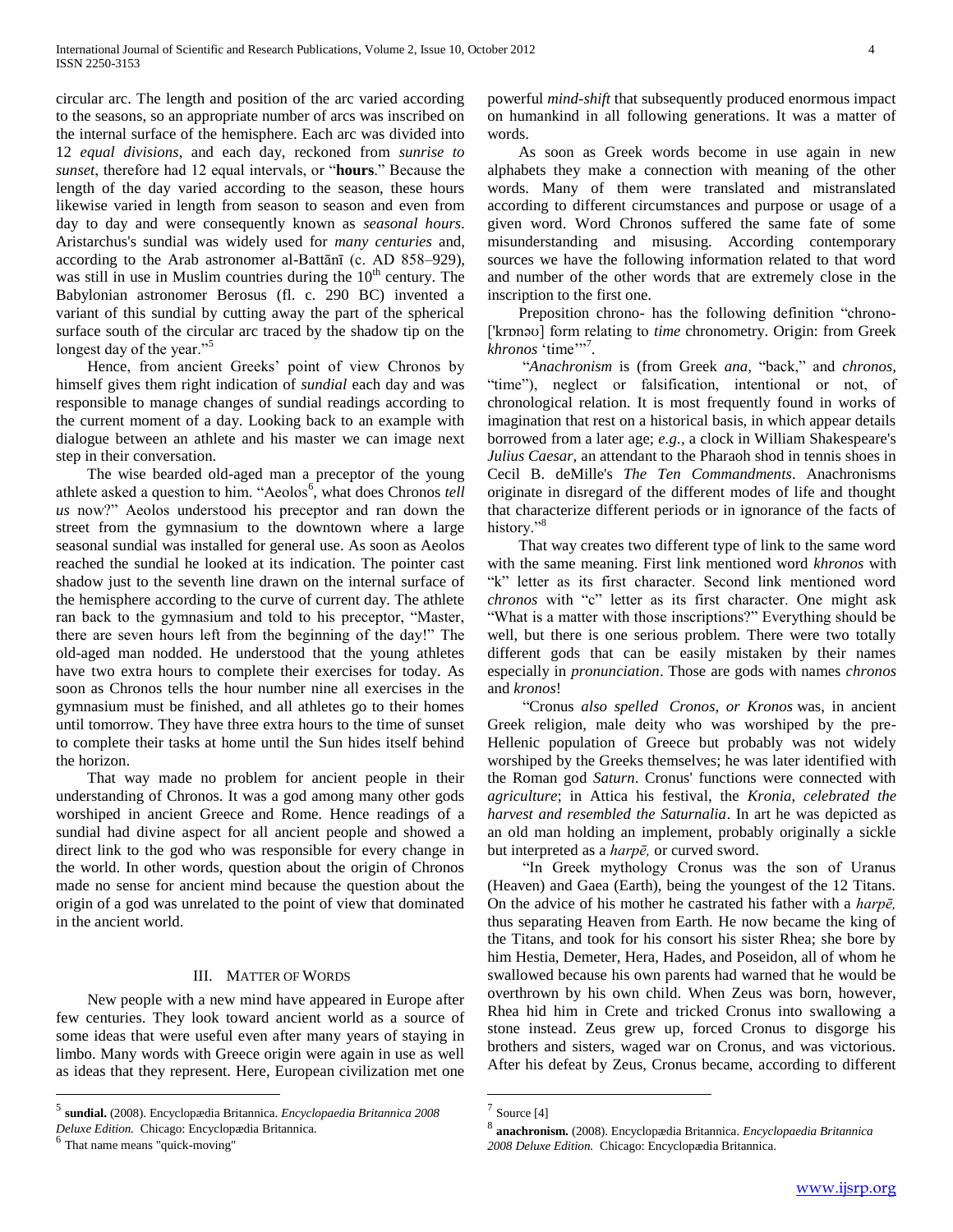versions of his story, either a prisoner in Tartarus or king of the Golden Age."

 Hence Cronos as well as Chronos was connected to a celestial process with one year duration. His (that god's) relationship with agriculture gives us direct link between responsibility of that god and duration of a year because vegetation itself follows one year circle. For ancient people, it was the strongest circle of life in its native implementation. As it mentioned in the citation, "he was later identified with the Roman god *Saturn*". Who was that god?

 **"Saturn** *Latin Saturnus,* in Roman religion, the god of sowing or seed. The Romans equated him with the Greek agricultural deity Cronus. The remains of Saturn's temple at Rome, eight columns of the pronaos (porch), still dominate the west end of the Forum at the foot of the Clivus Capitolinus. It served as the treasury (*aerarium Saturni*) of the Roman state. Saturn's cult partner was the obscure goddess Lua, whose name is connected with *lues* (plague, or destruction); but he was also associated with Ops, another obscure goddess (perhaps of the earth's fertility), the cult partner of Consus, probably a god of the storage bin.

 ―Saturn's great festival, the *Saturnalia*, became the most popular of Roman festivals, and its influence is still felt in the celebration of Christmas and the Western world's New Year. The Saturnalia was originally celebrated on December 17, but it was later extended to seven days. It was the merriest festival of the year: all work and business were suspended; slaves were given temporary freedom to say and to do what they liked; certain moral restrictions were eased; and presents were freely exchanged. The weekday Saturday (Latin *Saturni dies*) was named for Saturn."<sup>10</sup>

 Obviously Saturn had a link to the same circle of one year duration as well as his predecessor Cronus. Even modern day events based on one year circle are still valuable for modern people. Moreover, name of a week day, Saturday, means an event that happens ones in duration of each seven days - *duration of a week*.

 As it clearly seen from the explanation and citations given above, all of the mentioned gods had *direct connections* to the duration of celestial phenomena as a day and a year (in general). Hence we have the following sequence of links to the duration of celestial events associated with a year: *Chronos, Cronus***,** *Cronos, Kronos, khronos, Saturnus and Saturn***.** 

# IV. NOTION OF TIME IN THE MIDDLE AGES

 In the Middle Ages, such diversity of names related to the same property of celestial events (*duration*) needed creation of one common link that can be able to encompass all meanings of its predecessors. Moreover, it must be cleared from connection with ancient gods because such a link was undesirable for European population in Middle Ages. That happened because different God was worshiped in Middle Ages. Any attempt to

 $\overline{a}$ 

worship or even mention any name of another god (old, ancient etc.) became to *inexpiable sin* punishable by Catholic Church.

 Notion of **Time** was born that way. It had a link to a recurrent processes and their duration but was free from any link to ancient gods and ancient theology. ―*Time* Origin: Old English tīma, of *Germanic origin*; related to *tide*, which it *superseded* in *temporal senses*. The earliest of the current verb senses (dating from late Middle English) is ‗do (something) at a particular moment'"<sup>11</sup>

 In other words, earliest meaning of that word has reference to some action at the right moment. For example, they can say, "Hey! It is Time! (or it is high Tide!)". So it is a right moment to set a sail and go out from the harbor because water is high and it is easy for a ship to do any maneuvers inside a harbor! Hence word "Time" have possessed its temporal senses *artificially* much later that the original meaning of that word, but the relationship between Chronos and Time still exist because both words have the link to recurrent physical processes. For instance, we can see following relation. Chronos was responsible for the duration of day circle in Ancient tradition. Time in its original meaning has relation for tide. What is tide?

 ―Tide is any of the cyclic deformations of one astronomical body caused by *the gravitational forces* exerted by others. The most familiar are the periodic variations in sea level on the Earth that correspond to changes in the relative positions of the Moon and the Sun.

 ―At the surface of the Earth the gravitational force of the Moon is about 2.2 times greater than that of the Sun. The tideproducing action of the Moon arises from the variations in its gravitational field over the surface of the Earth as compared with its strength at the Earth's centre. The effect is that the water tends to *accumulate* on the parts of the Earth's surface directly toward and directly opposite the Moon and to be *depleted* elsewhere. The regions of accumulation move over the surface as the position of the Moon varies relative to the Earth, mainly because of the Earth's rotation but also because of the Moon's orbital motion around the Earth. *There are approximately two high and two low tides per day at any given place*, but they occur at times that change from day to day; the average interval between consecutive high tides is 12 hours 25 minutes. The effect of the Sun is similar and additive to that of the Moon. Consequently, the tides of largest range or amplitude (spring tides) occur at New Moon, when the Moon and the Sun are in the same direction, and at Full Moon, when they are in opposite directions; the tides of smallest range (neap tides) occur at intermediate phases of the Moon."<sup>12</sup>

Hence, "there are approximately two high and two low tides per day at any given place‖. Therefore, sum of *duration* of *two* tides is approximately equal to the *duration* of *one* day. In other words, key circle of duration associated with *Time* and *Chronos* (duration of a day) has relation to each other (rate) as ½. I mean that *both circles* keep their *comparability* by *duration* because any *duration* is ever comparable with any other *duration* as a quantity that has *the same unit of measurement.* For instance,

<sup>9</sup> **Cronus.** (2008). Encyclopædia Britannica. *Encyclopaedia Britannica 2008 Deluxe Edition.* Chicago: Encyclopædia Britannica.

<sup>10</sup> **Saturn.** (2008). Encyclopædia Britannica. *Encyclopaedia Britannica 2008 Deluxe Edition.* Chicago: Encyclopædia Britannica.

 $11$  Source [4]

<sup>12</sup> **tide.** (2008). Encyclopædia Britannica. *Encyclopaedia Britannica 2008 Deluxe Edition.* Chicago: Encyclopædia Britannica.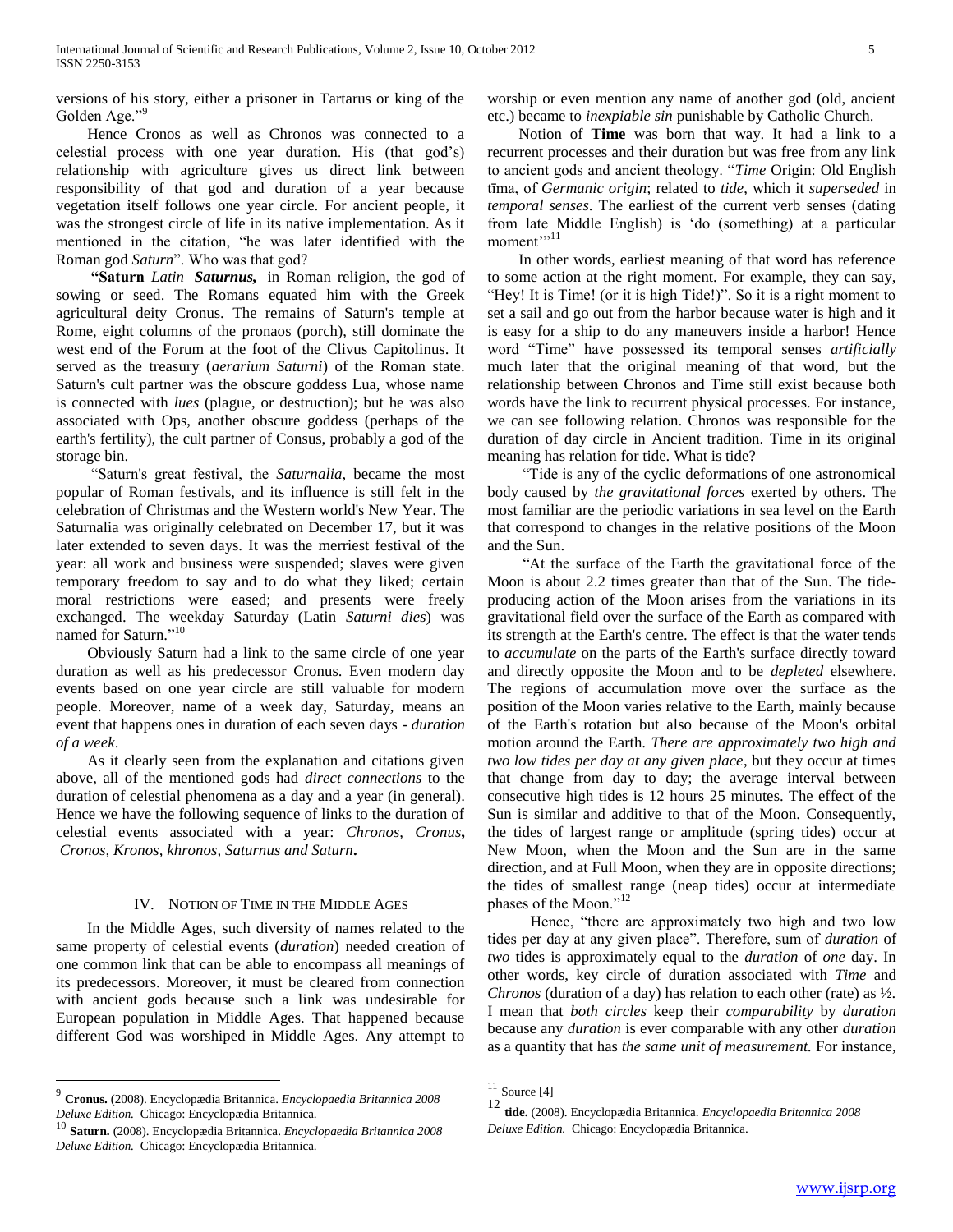mass is ever comparable with mass length is comparable with length and so on.

### V. GALILEO'S INFLUENCE

 There was one man who lived and worked in Middle Ages but unlike the other people had an interest in the field of natural philosophy. His name was *Galileo Galilei*. According to the modern source we have the following information about that man.

 ―**Galileo** (born Feb. 15, 1564, Pisa [Italy], died Jan. 8, 1642, Arcetri, near Florence) *in full Galileo Galilei,* was Italian natural philosopher, astronomer, and mathematician who made *fundamental contributions* to the sciences of motion, astronomy, and strength of materials and to the development of *the scientific method*. His formulation of (circular) inertia, the law of falling bodies, and parabolic trajectories marked the beginning of a fundamental change in *the study of motion*. His insistence that the book of nature was written in the language of mathematics changed natural philosophy from a verbal, qualitative account to a *mathematical* one in which *experimentation* became a recognized method for discovering the *facts of nature*. Finally, his discoveries with the telescope revolutionized astronomy and paved the way for the acceptance of *the Copernican heliocentric system*, but his advocacy of that system eventually resulted in an *Inquisition process against him.*"<sup>13</sup>

 The most famous experiment conducted by that person was an experiment with falling bodies. He used *clepsydra* to determine *duration* of each process of body fall. To make his point of view comparable with the experimentation, he used a device (*clepsydra*) to make measurement of duration of a body fall process. ―**Clepsydra** *also called water clock* is an ancient device for measuring time by the gradual flow of water. One form, used by the North American Indians and some African peoples, consisted of a small boat or floating vessel that shipped water through a hole until it sank. In another form, the vessel was filled with water that was allowed to escape through a hole, and the time was read from graduated lines on the interior measuring the level of the remaining water. It may have been an invention of the Chaldeans of ancient Babylonia; specimens from Egypt date from the 14th century BC. The Romans invented a clepsydra consisting of a cylinder into which water dripped from a reservoir; a float provided readings against a scale on the cylinder wall. Clepsydras were used for many purposes, including timing the speeches of orators; as late as the 16th century, *Galileo* used *a mercury clepsydra* to time his experimental falling bodies."<sup>14</sup>

 Firs sentence of the citation mentioned above shows relation between the number of different notions: *time, water, clock, clepsydra, time measurement, flow of water.* What is the hash? That sentence makes perfect sense about how deep is going the *modern mess* in any attempt to explain anything that has reference to Time, but it is possible to remove all that trouble

 $\overline{a}$ 

using explanation given above about an attitude that rose steadily between the human mind and the surrounding world.

 First of all, we need to understand that, clepsydra was a *physical device* that was used to indicate the *duration* of one physical process – gradually *flow of water* or running *water drops* from a reservoir. That process involved physical interaction between *the gravitational field* of the Earth and water remain in the reservoir. There is not *any other physical activity* involved in that process of interaction. It is well known that theory of gravitation was invented later and was described first hand only by Sir Isaac Newton (born December 25, 1642 [January 4, 1643, New Style], Woolsthorpe, Lincolnshire, England; died March 20 [March 31], 1727, London)<sup>15</sup>. Hence, Galileo died Jan. 8, 1642 and Sir Isaac Newton was born January 4, 1643 (about one year later). Obviously, Galileo was unable to perceive any concept of Newtonian gravitation. As a result, cause for water drops from the clepsydra's reservoir *was unknown for him*.

 He has one more problem in his experiments. Sundials seemed useless for his research, because, unlike other people, that man liked to have measurements with duration significantly lesser than the duration of a day and even lesser than the duration of an hour. At the beginning of  $17<sup>th</sup>$  century, such a device was still inaccessible. Hence, he used the only one kind of device that was relevant to his experiments and was able to demonstrate a physical process with *tiny duration* relatively to the *duration* of an hour. Moreover, he used clepsydra to determine the duration of a process of body fall without correlation between indication of the clepsydra and the city sundial (or any other sundial that was available for him). I mean that he made estimation only between *duration* of process of body fall and *duration* of physical process of clepsydra (that was connected to fall of the mercury drops). In other words, there was not any relationship between his experiments and location (or motion) of the Sun in the sky. More than that, there was not any *physical connection* between marks on a clepsydra's body and any phase of his experiment (the start and the stop moments of body fall).

 Observing falling bodies, Galileo needed some units that were relevant to his experiments. He could use unit of length to determine the height of the tower that he used, but he needed one more unit that was comparable to the *duration* of body fall. The only acceptable tool for such measurement was a device that was able to make some events with regular intervals. They knew that device. It was sundial. The device produces a number of events during a day. Each event rises as soon as the pointer's shadow meets each hour mark, but Galileo's experiments were so fast that a sundial was useless for them. Hence, he had the only one way to achieve his goal by using different device that was able to generate events more frequently. Only clepsydra was able to do that.

 The device can be used two ways. First way includes using of clepsydra with marks on its body (reservoir). As soon as a man opens a clepsydra, liquid begins to run out, and level of liquid falls down slowly. Obviously that process starts as soon as the measuring process begins. As soon as the measuring process was completed, a person stops liquid leaking from the clepsydra

<sup>13</sup> **Galileo.** (2008). Encyclopædia Britannica. *Encyclopaedia Britannica 2008 Deluxe Edition.* Chicago: Encyclopædia Britannica.

<sup>14</sup> **clepsydra.** (2008). Encyclopædia Britannica. *Encyclopaedia Britannica 2008 Deluxe Edition.* Chicago: Encyclopædia Britannica.

<sup>15</sup> **Newton, Sir Isaac.** (2008). Encyclopædia Britannica. *Encyclopaedia Britannica 2008 Deluxe Edition.* Chicago: Encyclopædia Britannica.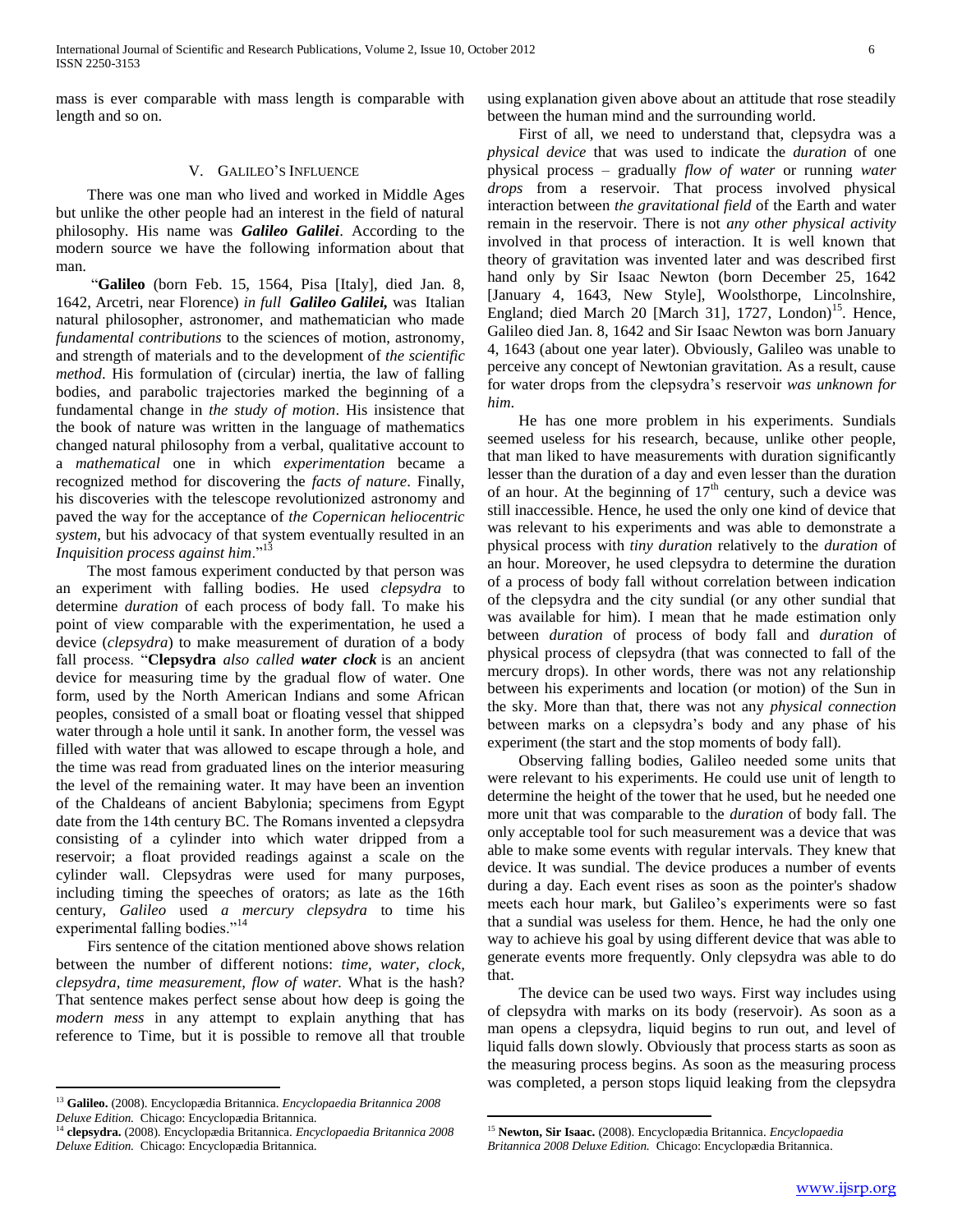and difference between first level and the last level of liquid shows *duration of fluid flow*.

 That is the main aspect of understanding of that process. A clepsydra was able to determine only *duration* of *its own physical process* of fluid flow. *That devise was not ever able to do direct measurement of duration of any other physical process*. Thus, any of *so called measurement* should be done *only artificially* by synchronizing of moments of start and stop leaking, with first and the end point of other measuring physical process, *by human hands*.

 Therefore, Galileo created method of measurement in which *human activity was involved*. It was unique method of measurement because other methods need not such activity from humans. For instance, a measurement of mass involves only *direct physical interaction* between an object with given property (mass) and *physical mechanism of physical measuring device*. In that case, a man needs only to put an object on a mass measuring device (on a scale) and see indication of that device. Moreover, indication of a measuring device keeps *constantly* as long as mass of the object *does not change*. In other words, a physical measuring device *makes physical interaction* with *a measuring property* of an object.

 It was possible to use mass of leaking liquid to make estimation of rate of *duration*. They can make measurement of mass of some liquid that got out from a clepsydra in two experiments. Rate on those masses gives precise information about rate of duration of two processes. That is an *alternative way* of using clepsydra. For example, in case of Galileo's experiments two clepsydras produce out same mass of liquid for the *duration* of falling of two different objects (bodies) because both objects fall from same altitude and have the same acceleration equal to g.

 Hence Galileo was responsible for implementation of measurement of *duration* in physical experiments, but that way had one serious problem. Galileo produced no explanation for correlation between *duration* of physical processes and the notion of *Time*. From the one hand, he used a clepsydra to determine the duration of fluid flow from that device. From the other hand, he makes estimation of duration of body fall. After each observation, he made a comparison between *duration* of body fall and *duration* of liquid flow from a clepsydra, but he *was unable to explain* which material property is responsible for interconnection between *durations* of two different physical processes. There is not *any physical interaction* between those processes in any case, but Galileo need something that meets his point of view on *experimentation*.

 As a result, he needed some property that he cannot see or describe or put into experiment, but that property must be responsible for interaction between *durations* of two independent physical processes to make them comparable by their *durations*. He used the notion of Time as a link to that property. From his point of view, that property makes a connection between any duration of any physical process by means of some *invisible interaction,* making them comparable to each other, but that property itself remains hidden for humans and stays *undetectable* for any direct measurement. Thus, *greatest delusion* of physics was created at its first step. Saying generally it was *first misstep*.

 Hence that person (as well as any other of his followers) was unable to conduct any experiment that supports the *idea of*  *physical reality of Time*. That way stays in disagreement with *his own statement* - "*experimentation* became a recognized method for discovering the *facts of nature*" (see above). In other words, he never conducted an experiment that shows *physical reality of Time*. It was a first step that brought word (Time) with questionable meaning in physics. Moreover, that word had not *any relation* to physical reality from the launch *of its usage in physics*.

 As it mentioned above clepsydra was used widely in Middle Ages. Clepsydra appears as a devise with a constant flow of liquid or drops of liquid from the clepsydra's reservoir. Such devices were used for many years across Europe, and eventually flow of liquid form clepsydra was associated with some sort of "magical" property that all such devices share. As it mentioned above Galileo shared that *delusion* too. Any number of equally build clepsydras ever shows matching rate of flow from a device and the same rate of water level drop in a reservoir. There was not any analogue in the natural world for such process. Any clepsydra shows same rate of operation in a whole day and night at the top and the bottom of a tower inside and outside of a building and so on. Moreover, as soon as a clepsydra was put in a closed room under the ground, it shows the same *rate of operation* that was similar to any other identical clepsydra that remains on the surface of the Earth. Obviously such behavior of clepsydras seemed as some sort of *magic* for a people who lived in Middle Ages. What is that thing that keeps readings of an operating clepsydra ever equal to readings of any other twin operating clepsydra? That question overwhelmed those people.

 Despite of such strangeness, operation of clepsydra is extremely easy. It uses only interaction between liquid in its reservoir and *gravitational field* of the Earth. Readings of two identical clepsydras were ever equal to each other because a clepsydra was ever used in an exceedingly thin layer relatively to the radios of the planet. That is modern point of view of course. For people living in the Middle Ages, the Earth was flat, and gravitation does not exist. Hence they have no chance to get a right answer on the question about the operation of clepsydra.

 However, they produced some explanation for apparent facts. They believe that there is something (deep cause that cannot be reasonable for the human mind) that exists everywhere and causes the same readings for any of identically built clepsydras despite their location. In other words, all clepsydras were connected to each other by means of some sort of *interaction* that is *unnoticeable for a man*. That thing has the ability to penetrate everything without any trace of penetration and appears everywhere even in a closed room. It ever changes and flows, and that property causes change of reading of any clepsydra at the same rate. Constant flow of liquid from a clepsydra and flow of that thing looked for those people as *inevitable prove* for uniform flow of *that thing*. In other words, constant flow of fluid from a clepsydra *follows the movement of that thing*. As it can be easily understood "that thing" possessed unique *name* lately for short link to its distinguishing characteristic (*constant flow*). That name was TIME.

 That was basis of *mind-shift* that I mentioned above. For the Ancient people, word "Chronos" has linked to a God. As a result, question about the real nature of Chronos had decided answer. *Chronos is one of the gods, but word "Time"* with its meaning originated in Middle Ages possessed *pointless link*. It was a link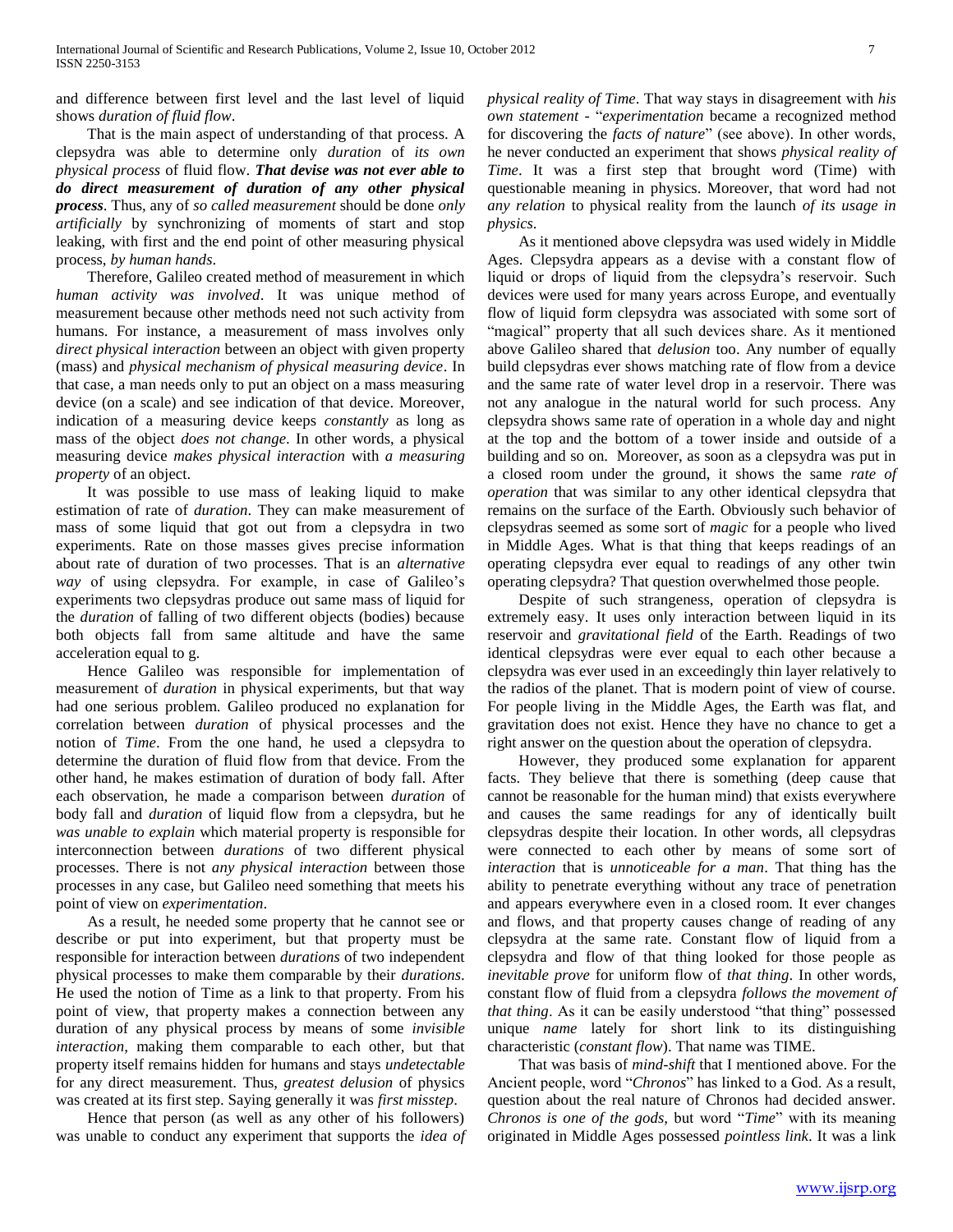to something that people were unable to understand. Hence they could not make *any definition for meaning of that word*. That is perfect evidence of their *incapability* to understand the meaning of that word. It was the greatest *failure* of the human mind.

 That pointless connection with twisted meaning was inherited by science from Galileo's work. His example of calculation, where Time appears alongside with the *other physical properties of an objects,* leads to the foundation of mathematics that uses Time as one of *real property of the objects (processes)* and subsequently as *physical property of the Universe*. Obviously Galileo did not see any difference in the estimation of Time and any other property of an object in his experiments. He could determine the mass by a scale, volume by measurement using unit of length and subsequent calculation. Hence estimation of Time was natural to him. He had a device (clepsydra) that "tells" him information about the *passage of time* even if he had no idea about *the nature of that property*.

 Personally, measurement of a property was *more notable* for Galileo than *knowledge* about the origin of measuring property. Moreover, he made a mistake taking all measurable properties as physical (real) properties of the objects involved to his experiments. Many years later Sir Isaac Newton used the same way in his famous work. He gave mathematical description of *gravitation,* but he never gives description or explanation of *physical origin* of that property. Hence *physical origin of gravitation* stays under question for many decades *(for today)*.

 That *delusion of Time* was lately imbedded in the body of growing science. Connection between measurement and physical property of an object become so strong that nobody was able to overcome that link. Obviously measurement has a strong relationship with mathematics because the calculation is impossible without measurement. That was one more aspect of science invented by Galileo. As soon as measurement system was involved in natural philosophy mathematical description of physical processes became possible. Hence measurement and calculation in science were spread widely following decades. And the most fundamental relation between research and calculation were realized in work named "Philosophiae Naturalis *Principia Mathematica*‖.‖Newton's *Philosophiae Naturalis Principia Mathematica* (*Mathematical Principles of Natural Philosophy*), 1687, was one of the most important single works in the history of modern science."<sup>16</sup> Obviously it supports Galileo's point of view on measurement of Time and calculation of physical processes that have reference to Time, but even Sir Isaac Newton as well as his predecessor Galileo never gave us any *satisfactory definition of Time*!

 Gradually clepsydras become widely used in the Middle Ages. People try to make that device suitable for a wide usage. For example, they were able to create a big clepsydra to make it possible to indicate the passage of hours, but a big clepsydra had one big problem. As soon as they make big clepsydra, they try to use it, but before any usage of that device, it was necessary to calibrate clepsydra according to indication of some other device that shows the *duration* of some other process that was independent of readings of big clepsydra.

 $\overline{a}$ 

 A sundial was the only one device that was able to produce such readings, but as it mentioned above a sundial was able to indicate only *seasonal hours.* (i.e. hours with different duration at different seasons)*.* Moreover, *duration* of sun day has difference according to geographical latitude. For instance, duration of a day in North Italy is lesser in winter months and longer in summer months comparatively to the duration of same day in South Italy. As a result, a big clepsydra that was calibrated in Naples at summer months has incorrect indication in winter months. Moreover, a perfect clepsydra produced in *Venice* had false indication as soon as it was transported to *Reggio di Calabria (South Italy).* A clepsydra becomes impractical with such behavior. It can not be used for measurement of *duration* that is longer than few hours.

 Moreover, variable duration of an hour according indication of *seasonal hours* caused some difficulty too, and the worst thing was that sundials were unable to indicate hours at night. All those things led to the necessity of the invention of usable method to indicate hours with equal duration during the day and night. That was human decision that has the only one reason - human comfort and usable ridings of that device at any moment of a day or night.

 Ancient sundials indicate hours with *different* duration. According to their indication, each summer hour is longer than winter hour. I suppose that Galileo used clepsydra because of that inconsistency of sundial. If he used a sundial (or any other device based on indication of a sundial) each experiment with the *same duration* had *lesser measuring duration* in summer and *longer measuring duration* in winter. Obviously Galileo was unable to produce any accurate calculation for any experiment using such estimation of *duration,* but in common sense of the other people difference between duration of summer hours and winter hours raises no question because winter days have lesser duration than summer days. It was *obvious observation* for them.

 To make correct estimation of his experiments he has to break the relationship between *variable duration* of sun hour and *constant duration* of some other process. Duration of that process must be independent of motion of the sun in the sky. And he found such process. That process appears as a result of interaction between gravity and liquid. Same process was measurable even at night because gravitational interaction between liquid and the Earth exist eternally. As soon as it was done, *logical link* between the notion of *Time* and *location of the Sun* in the sky *was broken*. Hence word "Time" and its implications become *more useless* than ever.

### VI. LATE MIDDLE AGES

 In late Middle Ages humankind continued experiments with mechanical devices. Some experiments were aimed to create a device that was able to provide mechanical process with *constant duration*. It was a next step in organized human life, but the creation of the device had one big problem. As soon as any device begins to count constant duration of any physical process, its indications become usable for everyday life. However, indication of that device becomes contrary to indication of *ancient seasonal hours* because indication of seasonal hours depends on duration of a *sun day*. Hence indications of any device that uses *constant duration process* and *seasonal hours*

<sup>16</sup> **Newton, Sir Isaac.** (2008). Encyclopædia Britannica. *Encyclopaedia Britannica 2008 Deluxe Edition.* Chicago: Encyclopædia Britannica.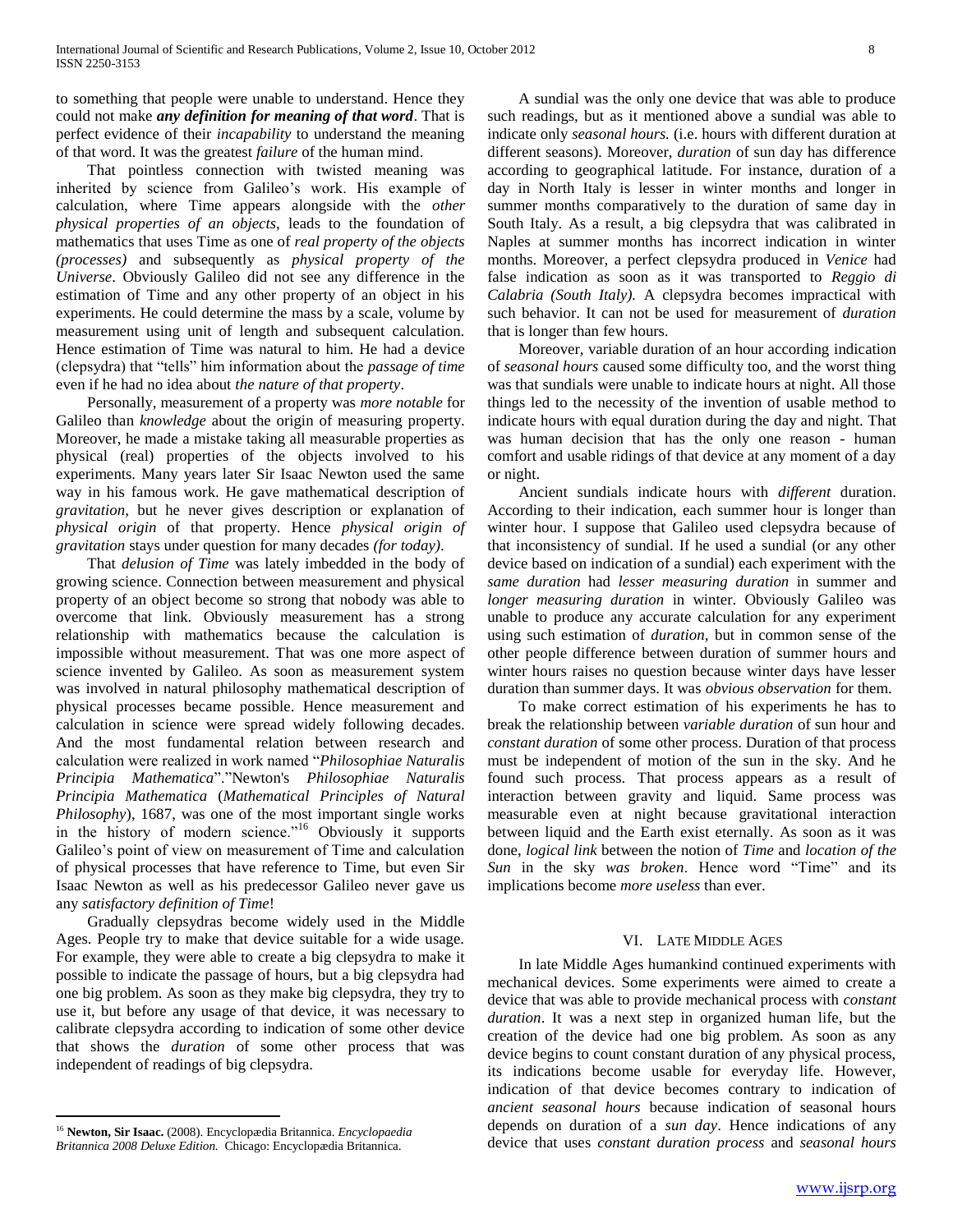were ever different. As soon as they use mechanical devices with *constant duration process* to estimation of *seasonal* "hours", they have the following question. *How it is possible to make unification between readings of two devices that use different principle of action to make "right" estimation of "hours"?*

 That was not easy question because humankind never faced such problem ever before. To find an answer on that question, they need to make some technology that was able to do unification between process with *ever changing duration* and mechanical process with *constant duration*. Moreover, mechanical device is operational at night. Hence many questions arise for "night hours". What indication of "hours" must be at night? How many hours can be at night? Is the duration of "night" hour" equal to the duration of "day hour"? (and so on...)

 To produce mechanical device with *constant duration process* usable for indication of "hours" each hour must have the same duration as any other hour. Hence *duration* of a day was incomparable to estimation of that *duration*. They need to have different process in nature that has constant duration at day and night. That process was successfully found. It was the *duration* between any given noon and next noon. Despite of different angle between the horizon and the sun at noon of different days, *duration* between two subsequent noons *is ever constant*. Hence humankind turns again to celestial processes to create estimation of constant duration processes.

 Moreover, celestial processes show one more useful aspect. Despite of different duration of days across a year, there are two specific days that have equal duration of day and night. Those are equinoxes. "Equinox is either of the two moments in the year when the Sun is exactly above the equator and day and night are *of equal length*; also, either of the two points in the sky where the ecliptic (the Sun's annual pathway) and the celestial equator intersect. The vernal equinox, marking the beginning of spring in the Northern Hemisphere, occurs about *March 21*, when the Sun moves north across the celestial equator. The autumnal equinox falls about *September 23*, as the Sun crosses the celestial equator going south $"$ <sup>17</sup>

 If the duration of a day equal to the duration of a night at each equinox, then same number of "hours" can be used to estimation of *duration* for both processes. Moreover, *duration* of each hour becomes equal to the *duration* of any other hour at each equinox even for *seasonal hours.* Those combinations of durations become appropriate to be comparable with a device with *constant duration of mechanical process.* Hence *each mechanical device* can be calibrated with duration of *one "hour"* or *seasonal hour at the day of any equinox.* In that case, indication of mechanical device *must be adjusted* so as *duration* of twelve "hours" indication of that device becomes equal to the *duration* of a whole day of an equinox measured by *seasonal hours*. As a result, indication of another twelve "hours" becomes indication of *night "hours"* for that mechanical device and full *duration* between two subsequent noons becomes *twenty four hour duration*. Thus, standard duration and method of calculation for all hours during a day and a night was invented.

 Everything went well, but that method of estimation and calculation for hours caused one more question. Ancient seasonal

 $\overline{a}$ 

hours begin its indication of hours as soon as the Sun rises above the horizon. Unlike seasonal hours, a device with *constant duration of mechanical process* begins its indication from noon. Hence variable difference in few hours appears between indication of *seasonal hours* and *a mechanical device*. They need to make one more step to find a solution of that matter, because mechanical device based on mechanical process with constant duration and was able to work at night it seems more useful than ancient seasonal hours. Thus, *mechanical device had priority*.

 They had decision (*it was human discussion*) to begin calculation of "hours" each day from its noon. It was a *revolutionary* idea that stays in contrary with any previous human experience, to begin calculation of day hours from sunrise. To keep that system useful, they need to make estimation of noon (that is an event appears as soon as the sun crosses the celestial meridian). That procedure needs specific device and activity from the humans - *it was not as easy as estimation of beginning of sunrise*. Moreover, it led to recalibration of all sundials to make their indication equal to indication of mechanical devices. It was true innovation. However, new idea was widely accepted and gave way to the creation of clocks.

## VII. MECHANICAL ESCAPEMENT CLOCKS

 ―The origin of the all-mechanical *escapement* clock is *unknown*; the first such devices may have been invented and used in monasteries to toll a bell that called the monks to prayers. The first mechanical clocks to which clear references exist were large, *weight-driven* machines fitted into towers and known today as *turret clocks*. These early devices struck only the *hours and did not have hands or a dial*.

 ―The oldest surviving clock in England is that at *Salisbury Cathedral*, which dates from 1386. A clock erected at Rouen, France, in 1389 is still extant, and one built for *Wells Cathedral* in England is preserved in the *Science Museum* in London. The Salisbury clock strikes the hours, and those of Rouen and Wells also have *mechanisms* for chiming at the quarter hour. These clocks are large, iron-framed structures driven by *falling weights* attached to a cord wrapped around a drum and regulated by a mechanism known as a verge (or *crown wheel*) escapement. Their errors probably were as large as a half hour per day. The first domestic clocks were smaller wall-mounted versions of these large public clocks. They appeared late in the *14th century*, and few examples have survived; most of them, extremely austere in design, had no cases or means of protection from  $\mathrm{dust.}^{\cdot,18}$ 

 It was a very long way to make mechanical device suitable for such purpose. People needed to reject prevailing point of view that was in power for few centuries, and all those efforts were fruitless from a *physical point of view*. Humankind still uses identical *delusion* that was created by Galileo. That delusion includes the idea of *physical reality of Time* despite their manmade multiple reforms of devices that show the *duration* of different physical processes. Once again measurement device used interaction between *force of gravity* and *physical process*

<sup>17</sup> **equinox.** (2008). Encyclopædia Britannica. *Encyclopaedia Britannica 2008 Deluxe Edition.* Chicago: Encyclopædia Britannica.

<sup>18</sup> **clock.** (2008). Encyclopædia Britannica. *Encyclopaedia Britannica 2008 Deluxe Edition.* Chicago: Encyclopædia Britannica.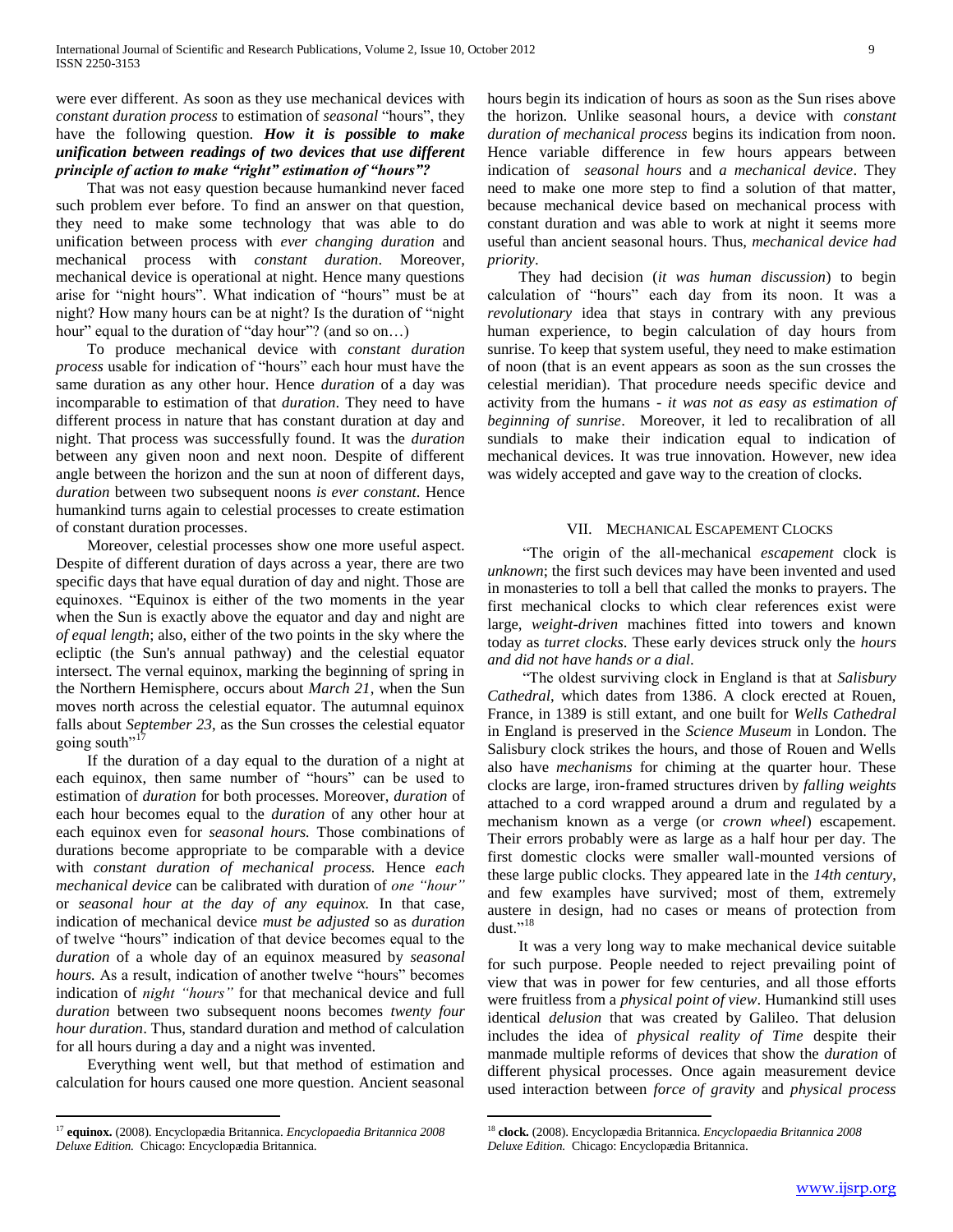caused by that interaction (the clocks were driven by *falling weights,* see above). That principle shows some equality in operation of a clepsydra and a clock. In case of clepsydra it uses *interaction* between the gravitation field of the Earth and liquid in its reservoir. In case of early built mechanical clocks, they used *interaction with the same force* but used *weights instead of liquid*.

 As it shown above those devices were regulated by *crown wheels.* Those wheels make physical processes with more or less constant circle of *duration*. Hence it was appropriate to create a device that was able to make an *indication* of more or less regular physical process. Despite of *obvious relationship* between "indication" of such clocks and their *internal recurrent mechanical process* (rotation of *crown wheel*) humans still believed in "*magical Time*" that causes indication of a clock and its ability to determine not only duration of internal mechanical process but direct measure of *Time itself*. It was immense *delusion*.

 However, it was quite acceptable for the general population of 14th century, because according to the divine doctrine, the God have separated the light from darkness and created day and night. So the *duration* of the day as well as *duration* of the night had reference to his divine power. As a result any attempt to say anything against divine nature of day or night was prohibited by Catholic Church that was in full power that time.

 ―About 1450, clockmakers working *probably* in southern Germany or northern Italy began to make small clocks driven by a spring. These were the first portable timepieces, representing an important landmark in horology. The time-telling dials of these clocks usually had an hour hand only (minute hands did not generally appear until the 1650s) and were exposed to the air; there was normally no form of cover such as a glass until the 17th century, though the mechanism was enclosed, and the cases were made of brass.

 ―About 1581 *Galileo* noticed the characteristic timekeeping property of the pendulum. The Dutch astronomer and physicist *Christiaan Huygens* was responsible for the practical application of the pendulum as *a time controller* in clocks from 1656 onward. Huygens's invention brought about a great increase in the importance and extent of clock making. Clocks, weightdriven and with short pendulums, were encased in wood and made to hang on the wall, but these new eight-day wall clocks had very heavy weights, and many fell off weak plaster walls and were destroyed. The next step was to extend the case to the floor, and the *grandfather clock* was born. In 1670 the long, or seconds, pendulum was introduced by English clock makers with the anchor escapement."<sup>19</sup>

 Wait a minute! What is *a time controller (*see above*)*? What is it? How is it possible to make anything that controls *Time itself*?! That is another difficulty or disagreement. Any *mechanical controller* that can be implemented in *a mechanical device* is able only to control *mechanical processes* inside that device and **nothing more**! Hence, so called *time controller* is nothing more than a controlling device that creates mechanical process with more or less constant duration. This example clearly shows that *humans ever mistake any recurrent physical process* 

 $\overline{a}$ 

*with constant duration as Time itself*. If they have a real time controller they can stop that controller and hold *every moving object* in its place like the Sun it the some point of the Sky, water stream in a river, birds flying in the sky and etc.

 Obviously that is impossible. Hence so called *time controller* is nothing more than *a mechanical clock controller* that controls *mechanical operation* of a *mechanical clock.* The *duration* of any physical process is comparable to the *duration* of any other physical processes. As a result, we have plenty of them to make any possible physical device that calculates and indicates the duration of its *internal recurrent physical process*. In case of easiest mechanical clock its internal mechanism does that calculation mechanically. In other words it recalculate the number of revolution of a *crown wheel* to number of revolution of the hour hand or does any other activity like making sound and etc.

 As it shown above, pendulum is another mechanical device that produces physical process with constant duration. The device can be useful to create another type of clock. Hence that is the *endless process of creation* of different kind of devices that are able to create and count their internal recurrent physical processes with constant duration (or near constant duration). That is cause and reason for great diversity of modern clocks from easiest pendulum clock to electronic and atomic clocks. However, in each clock counting mechanism of any kind keeps counting of *duration* of internal physical process. Hence so called "timekeeping property" means only *duration* property of *constant recurrent physical process* of any kind.

## VIII. INNATE IDEA OF TIME

 Here, appears dissection between *duration* as physical property of any *process* and abstract concept of Time as one of *innate idea*. "**Innate idea** in philosophy, an idea *allegedly inborn in the human mind*, as contrasted with those *received or compiled from experience*. The doctrine that at least certain ideas (*e.g.,* those of God, infinity, substance) must be innate, because *no satisfactory empirical origin* of them could be conceived, flourished in the 17<sup>th</sup> century and found in *René Descartes* its most prominent exponent. The theory took many forms: some held that a newborn child has an explicit awareness of such ideas; others, more commonly, maintained that innate ideas have some *implicit form*, either as a tendency or as a *dormant capacity for their formulation*, which in either case would require favourable experiential conditions for their development.

 ―John Locke's vigorous criticism later in the century was directed against innate principles (supposed axioms, both theoretical and practical, implanted in the mind by nature) and the innate ideas claimed as the terms of the principles. But Locke's empiricism had difficulty with certain key concepts, such as substance, "which we neither have nor *can have by sensation or reflection*,‖ and cause, about which he largely anticipated David Hume's difficulties in the 18<sup>th</sup> century. Locke seems to have shared some of the assumptions of his opponents (*e.g.,* that *if an idea is innate it cannot be wrong*) and to have sensed that the issue is one of logic (of the status of *a priori propositions*) and not of genetic psychology. Completing this distinction, the 18th-century philosopher *Immanuel Kant* replaced the doctrine of innate ideas with questions about *a priori concepts*, which he

<sup>19</sup> **clock.** (2008). Encyclopædia Britannica. *Encyclopaedia Britannica 2008 Deluxe Edition.* Chicago: Encyclopædia Britannica.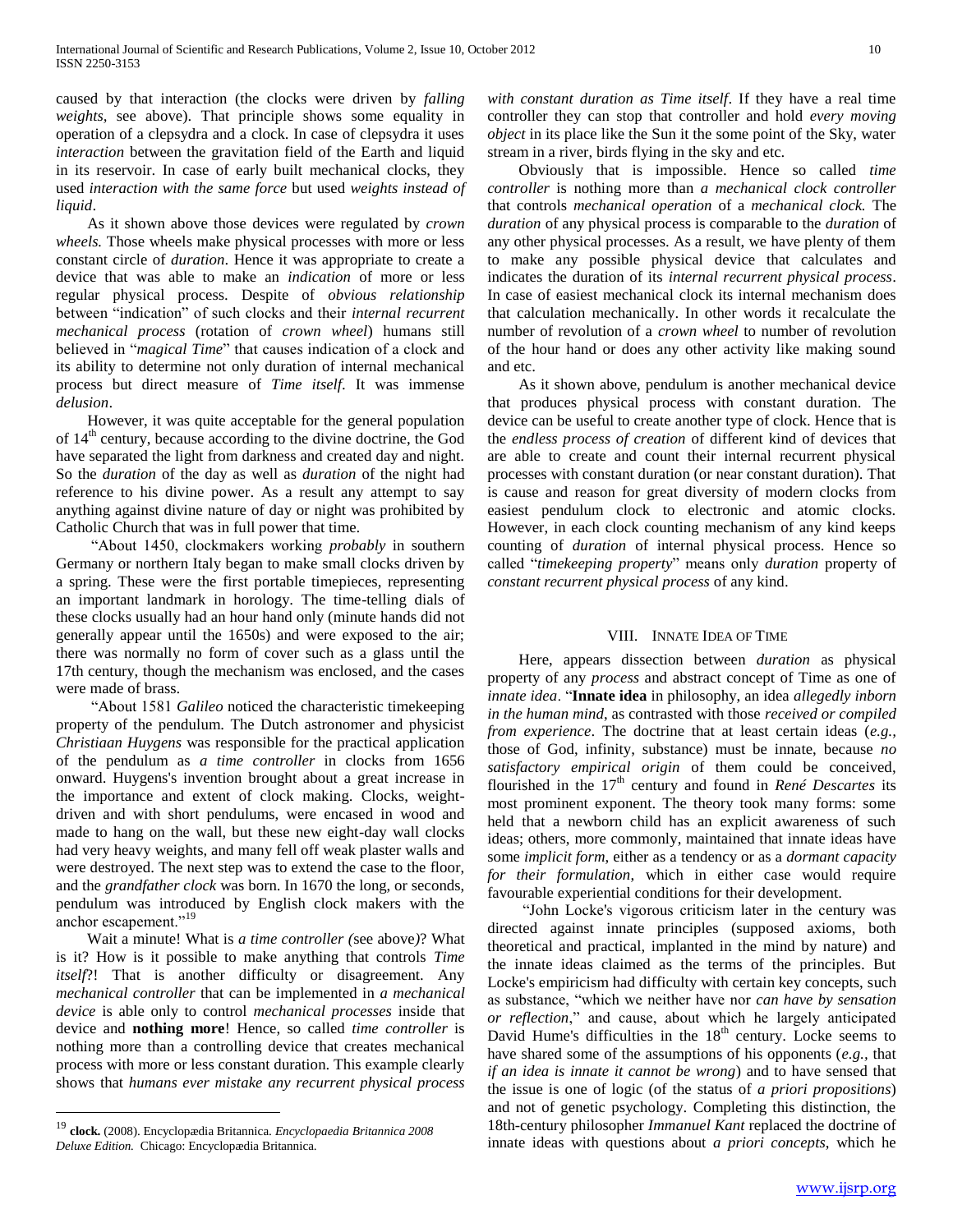characterized in terms not of their origin but of their *necessity as conditions of human experience of an objective world*. In the 20<sup>th</sup> century, Noam Chomsky argued the necessity for postulating innate ideas to explain the possibility of language."<sup>20</sup>

 Summarizing quotation mentioned above we have some number of characteristics of any *innate idea*. It is ever "allegedly *inborn in the human mind", "contrasted from experience";* It has not any *"satisfactory empirical origin";* It has *"dormant capacity for its formulation";* It *"cannot be wrong".* 

 All of those aspects we can see in the idea of *Time.* That idea meets *all requirements of innate idea* because even modern sources have not suitable definition of Time. For example, "Time" appears to be more *puzzling* than space because *it seems to flow or pass or else people seem to advance through it*. But the passage or advance seems to be *unintelligible*. The question of how many seconds per second time flows (or one advances through it) is obviously an *absurd* one, for it suggests that the flow or advance comprises a rate of change with respect to something else—to a sort of *hypertime*. But if this *hypertime* itself flows, then a *hyper-hypertime is required*, and so on, *ad infinitum*. Again, if the world is thought of as spread out in space–time, it might be asked whether human consciousness advances up a *timelike* direction of this world and, if so, how fast; whether future events pop into existence as the "now" reaches them or are there all along; and how such changes in space–time can be represented, since time is already within the picture."<sup>21</sup>

 Such point of view produces *delusion* of reality of Time. Ancient people had their own way to hide delusion of innate ideas and make them compatible with the physical world. They created *depiction of innate ideas*. The best example of that way was a depiction of Chronos (the ancient god of Time) who "was usually portrayed through an old, wise man with a long, grey beard" (see above). As a result any concern about the nature of Time had easiest solution with answer: "Look! This is Chronos he rules the Time and he is Time itself!"

 Until to now we have similar depiction of innate idea of Time. The same question is generally answered today the same way: "Look at the Clock. It shows Time!" Hence they usually mistake *changing indication* of a clock as a passage of *Time itself*. Moreover, Time, as innate idea, *cannot be wrong* (see above). That point of view caused implementation of Time in any area on knowledge and science even in physics as *a real property of Universe*.

## IX. A DOUBLE DEVICE EXPERIMENT

 To eliminate that *delusion,* we should conduct an easy thought experiment<sup>22</sup>. I call it *a double device experiment*. There are *two thermometers* (marked "A" and "B") in one water tank filled with some water and *two fully operable clocks* (marked "A" and "B") with pendulums on the same table. The table is exposed in the open air. A person (the experimenter and

 $\overline{a}$ 

observer) begins the experiment. The person sees indication of both thermometer and writes down their indication in the log. Suppose the thermometers show indication of 21 and 21.1 degree of centigrade. Obviously the little difference in their indication is caused by their *precision*.

 The person turned his attention for two clocks. Both clocks operate properly and show similar indication eight o'clock precisely. The person writes down indication of both clocks as 8:00 AM. It raises first question here. The clocks have not any indication of noon or midnight. As a result there is not any way to make a decision about 8:00 AM and 8:00 PM by indication of a pendulum clock. Hence the person is unable to have that information by indication of those devices. However, he had the decision of AM. How it was possible? There is the only one way to make such determination. The person *must* look outside to make estimation of Sun location. In case of morning (i.e. the rising Sun) he makes a decision of AM (from the Latin *ante meridiem*, meaning "before midday") according to location of the Sun in the sky (before midday). Hence, estimation of a clock indication needs some extra activity from a person to be ―correct‖. Moreover, indication itself is not sufficient because any pendulum clock shows same indication *twice a day*. Obviously a person sitting in a room below ground level has no idea about right time because that person is *unable* to determine the location of the Sun in the sky and reach a conclusion about actual part of the day; is it before or after *midday*. Hence indication of a pendulum clock is *incomplete* at least relatively to day and night.

 The experiment continues. The person withdraws the thermometer "B" from the water tank and puts it on the table. After 10 minutes of waiting both clocks show 8:10. The person takes indication of both thermometers and writes down that information to the log again. Thermometers "A" and "B" show 21 and 26 degree of centigrade accordingly. Why do two identical devices show different indications? The answer is extremely easy.

 Both thermometers (as well as any other number of them) show matching *physical* property of a measuring thing. That is temperature. In case of the first stage of the experiment both thermometers show indication of thermal property of liquid in the same tank. That property has some measurable value as any other *physical* property of each thing. Both thermometers make measurement by means of *physical interaction* between *measuring property* of the water and the *same property* of they own. As a result thermal property of the water causes indication of both thermometers. Same indication of each thermometer (inside level of their precision) is caused by the same value of comparable measuring property of the water in the tank.

As soon as thermometer "B" was withdrawn from the tank physical interaction between the device and measuring property of the water in the tank *was broken* and that thermometer begins to determine property of thin layer of air on the table surface, because of the sun heat that property has a different value and the device immediately begins to change its indication. As soon as thermodynamic equilibrium was established between the thermometer and surrounding air, the device stops to change its indication, and it shows constant value of the measuring physical property.

<sup>20</sup> **innate idea.** (2008). Encyclopædia Britannica. *Encyclopaedia Britannica 2008 Deluxe Edition.* Chicago: Encyclopædia Britannica.

<sup>21</sup> **time.** (2008). Encyclopædia Britannica. *Encyclopaedia Britannica 2008 Deluxe Edition.* Chicago: Encyclopædia Britannica.<br>22 G. i. .

<sup>22</sup> *Gedankenexperiment* in German language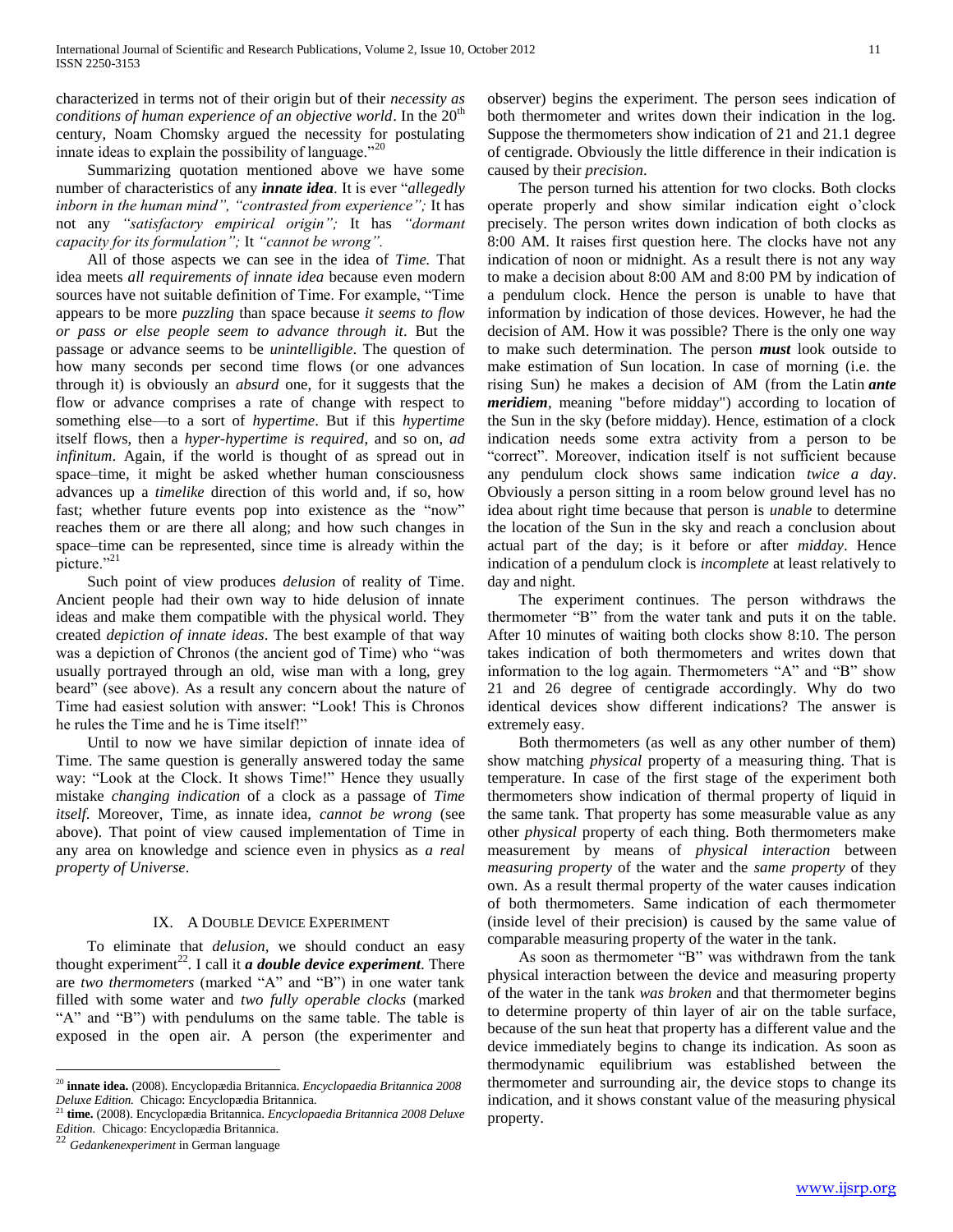Ten minutes later when the clocks indicate 8:20 the person takes thermometer "B" from the table and puts it back to the water tank. After ten minutes of waiting he writes down information of temperature to the log again. It was 8:30 according indication of both clocks. Thermometers "A" and "B" show temperature of 23 and 23.1 degree of centigrade accordingly. Why the devices changed their indications?

 That happened because the sun shining in the sky heats everything on the Earth surface. In case of the tank it warms by the sun rays and increases its temperature. That property changes same property of the water (*temperature*) in the tank, and it begins to increase its temperature too. Both thermometers have interaction with the same property of the water again. As a result both of them have similar indications (in level of their precision) but both indications have some difference from prior indication at 8:00 AM because measuring property has changed. Thermometers, as measuring devices, trace measuring *physical property* perfectly. Moreover, they need not any *additional activity from humans* to show correct indications.

 After half-hour waiting the person began the next phase of the experiment. Both clocks show similar indication 9:00. The person understands that indication as 9:00 AM. He stops movement of the clock "B" pendulum. The clock stops its operation, and its indication was frozen at 9:00. What happened? Why does measurement of that device display static information? Does it a "static time" or any other phenomenon of "fixed time"? The person must ask that question because unlike a thermometer a clock is *stoppable*.

 A thermometer is *an unstoppable* device. Its indications have relation only to *specific physical property* of any measuring thing. Indication of a thermometer changes following variation of that property. Hence a thermometer becomes *an unstoppable device* because it shows indication of measuring property (temperature) *ever* because of *physical interaction* between a device and *a measuring physical property*. As soon as a measuring property (temperature) exists eternally, a thermometer makes its measurement continuously *without* any additional activity *from humans*. Hence, nobody is able to stop operation of a thermometer. The only one possible method for that is *destruction* of the device.

 Unlike a thermometer, a clock is a *stoppable* device. What does it mean? Does it possible to a human to *break* interaction between *so called* "*flow of time*" and a measuring device as a clock? Why does not "*flow of time*" interact with a stopped pendulum clock? Is Time so smart to avoid interaction with a clock in such a condition? How it is possible for Time to identify a stopped clock and avoid interaction with a device in such a condition? Is it smart enough? Obviously that is impossible for any physical property to be "intelligent or smart or avoidable" and etc. For instance, *nothing* that was put in any liquid is able to avoid interaction with temperature (*as physical property*) of that liquid. "Time" looks extremely *doubtful* that way.

 The experiment goes further. After waiting for 15 minutes when clock "A" indicates  $9:15$  the man brings the clock "B" back to operation. He pushed the pendulum, and the arms of the clock run to live again. Everything goes well except of *a little*  problem. Indication of clock "B" now shows 15 minutes left from indication of clock "A". More than that, clock "B" shows no desire to *speed up* its indication to meet indication of clock "A". Why does it happen? If "right Time" at the moment of evaluation equals to  $9:15$ , why does clock "B" do nothing to achieve that indication? It is "right Time", and "*a right clock*" "must ever show right Time"! But it does not. That is the greatest failure of a clock. Clock "B" has never "right indication" again does not matter how many "time" the observer likes to wait.

 The bemused observer starts next phase of the experiment. He stops waving of clock "A" pendulum. To his surprise clock "B" run out and difference between indications of two clocks began to decrease. What did happen? Does "flow of time" forget the existence of clock "A" to "flow" only through clock "B"? Does a jammed pendulum stop moving the clock "through time"? Does it possible to control so called "time flow" and "time itself" by a pendulum of a clock??? Astonished observer falls in the chair next to the table. He was unable to make any agreement with those questions. His mind was helpless to confront such questions.

 After quarter an hour, indications of both clocks look similarly to each other. Both devices indicate 9:15. The observer pushed the pendulum of clock "A" and brings it back to operation. Everything looks well, but there is *a small problem* AGAIN. Despite of equal indication of clocks and their synchronous operation, the person understands that both clocks have 15 minutes left *from his imagination* of so called "right moment of Time". **That is out of physics**! In the field of physics any measuring device indicates the current value or a measuring property (physical property of course). That value cannot be treated in teams of right and wrong *imagination* of an experimenter because each physical experiment must be independent of any *human influence*. For that reason, show of any illusionist is not *a physical experiment*.

 Despite of that contradictory, the person waits for noon measuring position of the Sun in the sky by sextant<sup>23</sup> and checks indication of both clocks at noon (maximal right ascension of the Sun). As he suspected both clocks indicate "wrong time" because they indicate 11:45 instead of 12 o'clock. To change indication of both devices and make them comparable to his *imagination* of "the right moment of Time", "flow of time" and many other ideas from his mind, the person changes indication of both clocks *manually.* 

 After that procedure, indication of both clocks coincides with the person's *innate idea* of Time because both devices show 12 o'clock at noon. As any other innate idea "Time" cannot be wrong from the experimenter's point of view. If any devise contradict his point of view the device has "wrong indication" of absolute and ever right "Time". Hence indication of that device must be changed *manually*. That is a perfect example of *innate idea* but the person does not realize that and continue comparison between *his imagination* and indication of physical device instead of correlation between indications of two different *physical devices* (disregarding his own imagination).

 Double device experiment was finished, but the experimenter has not any idea of his *delusion*. Whole experiment and behavior of any number of clocks shows same answer on the

 $23$  That is an "Instrument for determining the angle between the horizon and a celestial body such as the Sun" from

**sextant.** (2008). Encyclopædia Britannica. *Encyclopaedia Britannica 2008 Deluxe Edition.* Chicago: Encyclopædia Britannica.